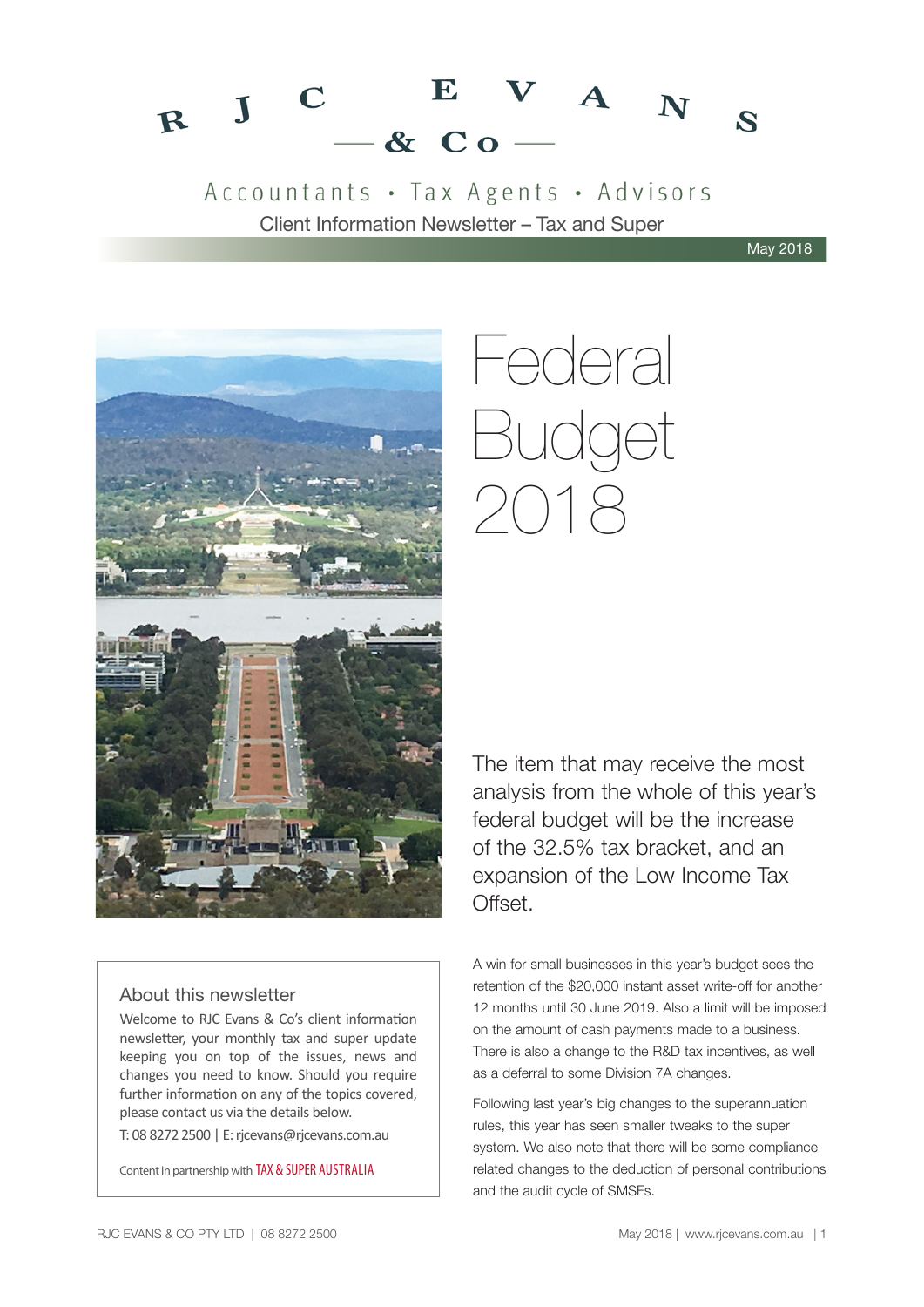#### Individuals **BUDGET**

#### BRACKET CHANGE PERSONAL INCOME TAXES

The upper threshold for the 32.5% marginal tax rate bracket will increase from \$87,000 to \$90,000. It will apply from 2018-19.

Implemented to address the issue of bracket creep, it is anticipated that the adjustment to the marginal tax bracket will stop a further 200,000 Australians from entering the 37% marginal tax rate bracket.

Moreover, from 1 July 2022, there will be further adjustments to the brackets. The upper income threshold for the 32.5% bracket will be increased from \$90,000 to \$120,000. In addition, the upper income threshold for the 19% rate will increase from \$37,000 to \$41,000. By 2024 the 37% bracket will be scrapped completely, leaving a 32.5% rate up to \$200,000.

#### LOW AND MIDDLE INCOME TAX OFFSET

Introduction of a non-refundable tax offset of up to \$530 per annum targeted at low to middle income earners. It will affect individuals with taxable income of up to



#### \$20,000 INSTANT ASSET WRITE-OFF EXTENDED

The availability of the small business \$20,000 instant asset write-off has been extended for a further 12 months to 30 June 2019. This concession was previously due to expire on June 30, 2018.

Small businesses will be able to immediately deduct purchases of eligible assets costing less than \$20,000 first used or installed ready for use by 30 June 2019. Further, the small business simplified depreciation pool can also be immediately deducted if the balance is less than \$20,000 over this period.

#### BETTER TARGETING THE R&D TAX INCENTIVE

For companies with aggregated annual turnover of \$20 million or more, the Government will introduce an R&D premium that ties the rates of the non-refundable R&D tax offset to the incremental intensity of R&D expenditure as a proportion of total expenditure for the year.

The maximum amount of R&D expenditure eligible for concessional R&D tax offsets will be increased from \$100 million to \$150 million per annum.

For companies with aggregated annual turnover below \$20 million, the refundable R&D offset will be a premium of 13.5 percentage points above a claimant's company tax rate.

\$125,333, and will apply from 2018-19 to 2021-22.

For taxpayers with taxable income of \$37,000 or less, the Low and Middle Income Tax Offset will provide a benefit of up to \$200.

Between a taxable income of \$37,000 and \$48,000, the value of the offset will increase by 3 cents in the dollar up to the maximum offset of \$530. It is noted that taxpayers with taxable incomes between \$48,000 and \$90,000 will be eligible to receive the \$530 maximum offset. The offset will phase out at a rate of 1.5¢ per dollar between taxable income between \$90,001 and \$125,333.

#### MEDICARE LEVY

An increase in the Medicare levy low-income thresholds for singles, families, and seniors and pensioners. This will affect low-income earners and will apply 2017-18.

The various exemption thresholds for low-income earners will increase to take into account movements in the CPI. Further, the Government has confirmed that it will not be increasing the Medicare Levy rate from 2.0% to 2.5%.

Cash refunds from the refundable R&D tax offset will be capped at \$4 million per annum. R&D tax offsets that cannot be refunded will be carried forward as nonrefundable tax offsets to future income years. The changes will apply for income years starting on or after 1 July 2018.

#### CASH PAYMENT LIMIT

The Government will introduce a limit of \$10,000 for cash payments made to businesses for goods and services. It is proposed to apply from 1 July 2019.

Currently, large undocumented cash payments can be used to avoid tax or to launder money from criminal activity. This measure will require transactions over a threshold to be made through an electronic payment system or cheque.

#### REMOVING TAX DEDUCTIBILITY OF NON-COMPLIANT PAYMENTS

A tax deduction will not be allowed for the following where PAYG is not withheld:

- wages, and
- payments made by businesses to contractors where the contractor does not provide an ABN.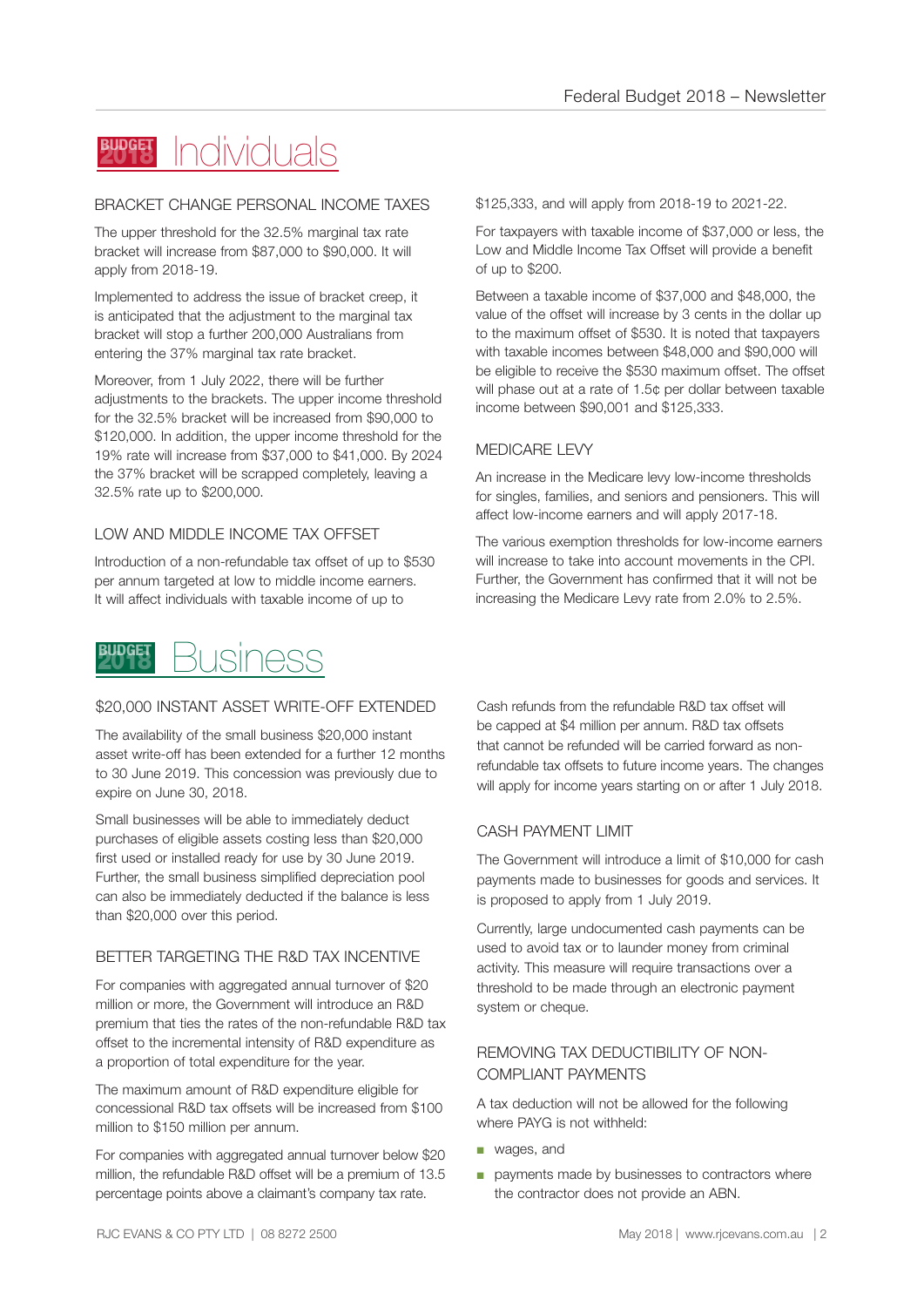#### Federal Budget 2018: Business *cont*

The measure will take affect from 1 July 2019. PAYG reporting and tax withholding requirements provide integrity to the tax system. The Black Economy Taskforce recommended this action as a further financial disincentive for businesses to engage in black economy behaviour and ensure greater compliance with tax obligations.

#### TARGETED AMENDMENTS TO DIVISION 7A DEFERRED

The start date of the measures to make targeted amendments to Division 7A, that were announced in the 2016-2017 Federal Budget, orginally earmarked to take affect 1 July 2018, has been deferred to 1 July 2019.

#### APPLICATION OF DIVISION 7A TO UNPAID PRESENT ENTITLEMENTS

The Government is proposing to tighten the rules regarding the application of the provisions of Division 7A to an unpaid present entitlement of a private company. This will commence from 1 July 2019

The measure will ensure the unpaid present entitlement is either required to be repaid to the private company over time as a complying loan or subject to tax as a dividend.



#### MAXIMUM NUMBER OF SUPER MEMBERS

The maximum number of allowable members in new and existing self-managed superannuation funds (SMSFs) and small APRA funds is proposed to be increased from four to six. This measure will commence from 1 July 2019

This will provide greater flexibility for joint management of retirement savings, in particular for large families.

#### DEDUCTIONS FOR PERSONAL CONTRIBUTIONS

The integrity of the "notice of intent" processes for claiming personal superannuation contribution tax deductions is proposed to be improved. This measure will commence from 1 July 2018.

Currently, some individuals receive deductions on their personal superannuation contributions but do not submit a notice of intent, despite being required to do so. This results in their superannuation funds not applying the appropriate 15% tax to their contribution. As the contribution has been deducted from the individual's income, no tax is paid on it at all.

#### VOLUNTARY CONTRIBUTIONS TO SUPER FUNDS

An exemption is proposed to be introduced from the work test for voluntary contributions to superannuation, for people aged 65-74 with superannuation balances below \$300,000, in the first year that they do not meet the work test requirements. The start date of the said measures is 1 July 2019.

Currently, the work test restricts the ability to make voluntary superannuation contributions for those aged 65-74 to individuals who self-report as working a minimum of 40 hours in any 30 day period in the financial year.

#### THREE-YEARLY AUDIT CYCLE FOR SMSFS

The annual audit requirement is proposed to be changed to a three-yearly requirement for SMSFs with a history of good record-keeping and compliance, to commence from 1 July 2019.

This measure will reduce red tape for SMSF trustees that have a history of three consecutive years of clear audit reports and that have lodged the fund's annual returns in a timely manner.

#### RECOVERY OF TAX & SUPERANNUATION DEBTS

The Government will provide \$133.7 million to the ATO to continue to deliver on a range of strategies that sustain both an increase in debt collections and an improvement in the timeliness of debt collections

This will extend, and roll into ongoing funding, the measure announced in the August 2013 economic statement addressing the level of unpaid tax and superannuation in the community that would otherwise terminate on 30 June 2018.

The measure will ensure the ATO can continue to target those taxpayers gaining an unfair financial advantage over those who pay their fair share of tax and superannuation.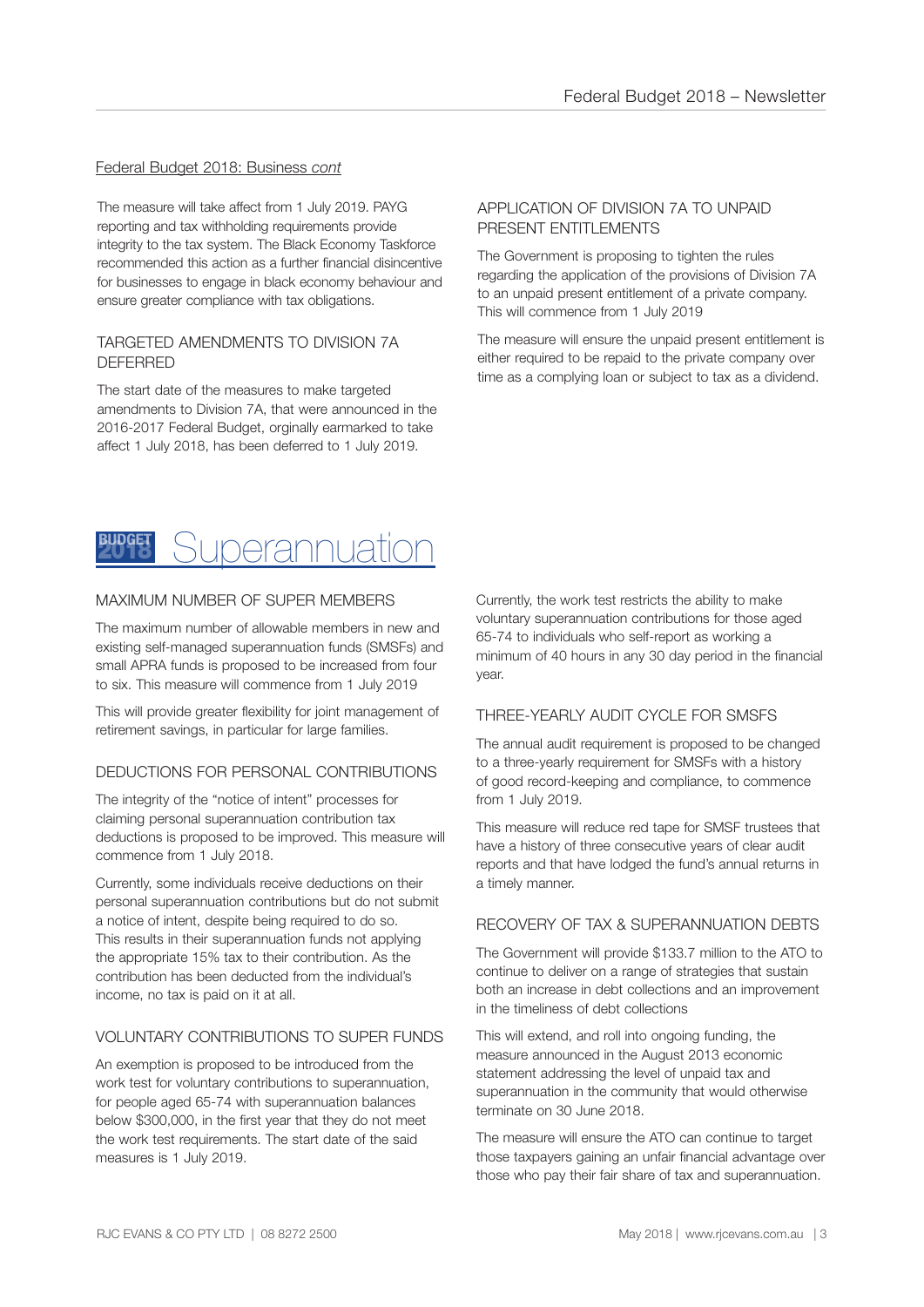## Health/Aged care

#### MEDICAL SERVICES IN RURAL AND REMOTE AREAS

Financial assistance is proposed to be increased for the Royal Flying Doctor Service to improve the delivery and availability of dental, mental health and emergency aeromedical services in rural and remote areas.

This is part of measures to achieve stronger rural, regional and remote health outcomes by aligning the distribution of the health workforce to areas of greatest need and building the capability of Australia's medical practitioner workforce.

#### NATIONAL IMMUNISATION PROGRAM

Certain vaccines are proposed to be listed on the National Immunisation Program from 1 July 2018. Vaccinations introduced on the list include those to prevent whooping cough in pregnant women, influenza in people aged over 65, and the prevention of meningococcal in children.

#### ACCESS TO AGED CARE AT HOME

The Government proposes to increase the number of high level home care packages by 14,000 over four years. It will be introduced over four years from 2018-19. The intention is to support the choice of older Australians who wish to stay at home and avoid going into residential care.

#### NEW LISTINGS ON THE PHARMACEUTICAL BENEFITS SCHEME (PBS)

The Government has introduced new and amended listings on the PBS, including Spinraza for the treatment of spinal muscular atrophy. Changes will apply over various dates from 1 January to 1 July 2018.

The medicines are intended to treat or prevent spinal muscular atrophy, breast cancer, refractory multiple myeloma, relapsing-remitting multiple sclerosis or HIV.



#### GREAT BARRIER REEF

The Government will provide \$535.8 million over five years from 1 July 2018 to accelerate the delivery of Reef 2050 Plan activities. The plan aims to help protect the Great Barrier Reef from climate change and pollution.

#### SPACE PROGRAM

The Government will provide \$41.0 million over four years from 2018-19 to grow the Australian space industry, including by establishing a National Space Agency. This will coordinate domestic space activities for Australia and the International Space Investment project, which will provide grants to strategic space projects that generate employment and business opportunities for Australians

#### **TRANSPORTATION**

The Government will provide \$24 billion for various transport projects throughout Australia, starting from 1 July 2018. It plans to fund key transport projects all around Australia – with commitments to road and rail in Western Australia (\$3 billion), an airport rail link for the Melbourne airport in Victoria (\$5.1 billion) and the Sydney freight rail (\$400 million), amongst other projects.

This information has been prepared without taking into account your objectives, financial situation or needs. Because of this, you should, before acting on this information, consider its appropriateness, having regard to your objectives, financial situation or needs.